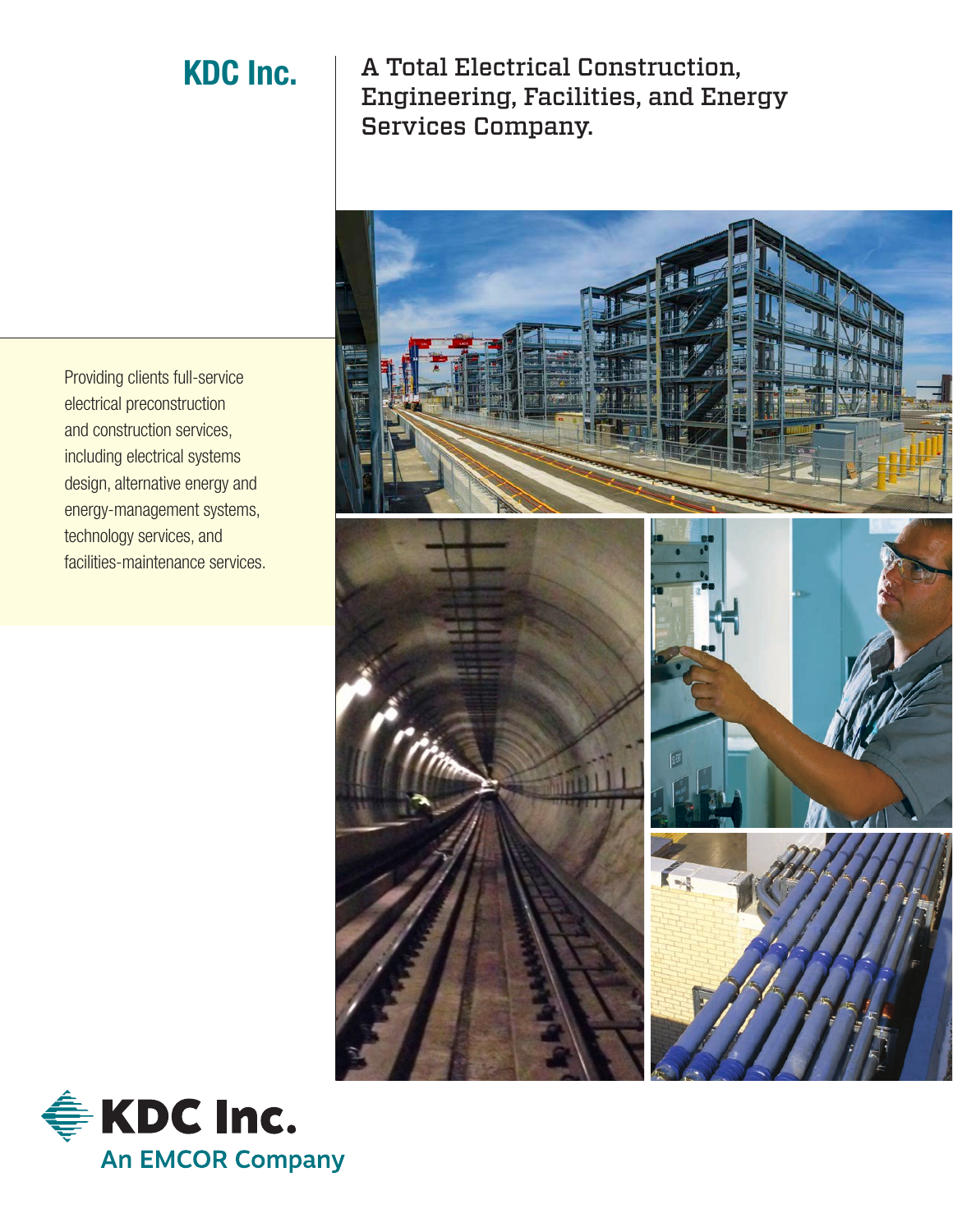

#### **Markets served:**

#### » Commercial

- Tenant improvement
- Office buildings/real estate - Retail
- » Higher Education
- » Healthcare/Biotech
- Hospitals
- Labs
- Pharmaceutical
- » Transportation
	- Port/container terminal
	- Airport
	- Traffic signals/street lighting
	- Subway
- » Entertainment/Hospitality
	- Casinos
	- Hotels
- » Manufacturing/Industrial
	- Food processing
	- Power plants
	- Conveyor systems - Water/wastewater
- » Public/Government
- » Mission Critical/Technology
	- Data centers
	- Emergency call centers
- » Renewable Energy
	- Solar
	- Wind
- » Integration
	- UL listed control panel manufacturing
	- Programmable logic controller/distributed control system design and programming
	- Building management/automation systems



# Single-Source Electrical, Engineering, and Energy Solutions

KDC Inc. (formerly Dynalectric L.A) provides high-performance solutions for a broad range of industrial and commercial markets including healthcare, transportation, manufacturing, pharmaceutical, energy production, food processing, and more.

For everything from small needs through large and complex projects, our in-house capabilities and fabrication facility equip us to serve as your single source for reliable, expert electrical, engineering, and energy services—wherever you are, nationwide.

#### Complete Commercial and Industrial Electrical Services

Our experienced electrical experts manage a vast array of project types, including new or retrofitted power distribution, instrumentation repair, low-voltage systems design and installation—and much more. We can construct, renovate, design-build, install, or service:

- » Power distribution
- » Overhead/underground electrical systems
- » Building electrical and lighting systems
- » Transit and transport systems (rail, port, airport, bus, intermodal)
- » Electric vehicle charging stations
- » Emergency/standby/backup generators, automatic transfer switches, and uninterruptable power supply
- » HVAC process control systems
- » Fire and life safety systems
- » Roadway lighting and traffic surveillance controls

To help you achieve exceptional responsiveness and increase efficiency and cost control, we can also install, calibrate, test, start-up, and maintain many leading-edge electrical systems.

### Custom Panel Construction and Testing

Working closely with KDC Systems, we manufacture custom panels for many applications such as water/wastewater process, material handling, and building automation. From pushbutton stations through wall-mount, multi-door, and floor-standing enclosures, we build control panels that house programmable logic controller/distributed control systems, operator interfaces, variable frequency drives/motor controls, and power distribution devices. We also offer control panel testing, and can help resolve design issues on third-party engineered panels.

#### In-House Systems Integration

KDC Systems provides design, engineering, and program integration for automation, process control, and building management systems. In our UL-certified panel shop we can design, construct, program, and test sophisticated control panels, and ship nationwide.

#### Specialized Transportation Industry Expertise

As a leader in the transportation market, KDC Inc. offers a team of experts specifically dedicated to transportation projects. We install pull boxes, vaults, wiring, lighting, structures, fixtures, gear, cameras, and cables, to deliver a wide range of systems and services, including:

- » Bus rapid transit
- » Closed circuit television video detection
- » Fiber optic systems
- » Intelligent transportation systems
- » Interconnected signal systems
- » Street lighting
- » Traffic management and signals
- » Conventional trenching
- » Noninvasive directional boring
- » Underground conduits
- » Foundations
- » Restoration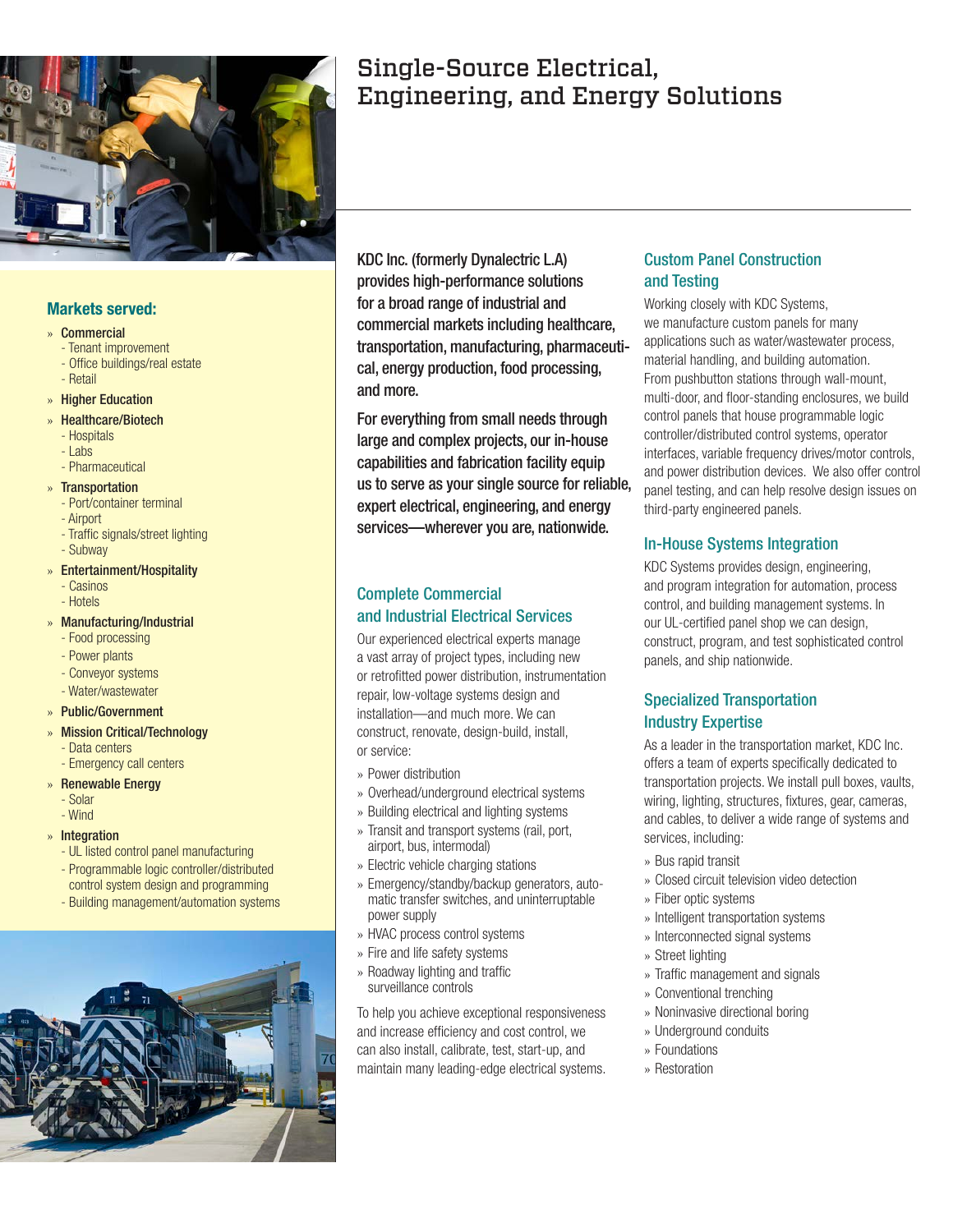# A Full Suite of Comprehensive Electrical Services. Designed With Clients in Mind.



#### Preconstruction to Help Optimize Results

Our preconstruction services—including designbuild, design-assist, budgeting, cost trending, value engineering, constructability reviews, logistics, scheduling, and more—help reduce design conflicts and eliminate delays. We thoroughly document our reviews and offer recommendations for addressing any issues, before they become expenses or setbacks. Our design-build experience qualifies us to introduce cost savings into a project's design. We'll provide good, better, and best options to help you make informed decisions.

### Building Information Modeling to Keep Projects On Track

KDC Inc. seamlessly coordinates with other trades to identify, interpret, and clarify proper power requirements, control and communication needs, and constructability.

We leverage our breadth of Building Information Modeling software such as AutoCAD MEP, Autodesk, BIM 360, 3ds Max, iConstruct, Inventor, Navisworks, and Revit to identify conflicts and confirm spatial needs. We can even customdevelop applications in-house. Incorporating this leading-edge technology helps us value-engineer your most efficient designs, so projects can stay on time and on budget.

#### Certified Energy Services for Efficiency and Compliance

KDC Inc. can customize energy solutions to meet your budget and performance criteria, while also ensuring your projects meet all the latest sustainability and energy regulations. Our complete range of energy-efficiency solutions include:

- » Energy design-build and construction services
- » Photovoltaic generation systems
- » Battery energy storage systems
- » Electric vehicle charging stations and infrastructure
- » Cogeneration

As an Acceptance Test Technician Certification Provider approved by the California Energy Commission in accordance with Title 24 of the California Energy Code, we can help you reduce your facilities' energy consumption.

We're also well-versed in the requirements for compliance with the International WELL Building Institute's WELL Building Standard, and the International Living Future Institute's Living Building Challenge Standard, Core Green Building Certification, Zero Energy, and Zero Carbon certifications.

#### **Prefabrication**

KDC Inc. operates a full-scale fabrication shop, with an additional 20,000 square feet of warehouse space. Our shop is outfitted with leading-edge fabrication tools, specialty equipment, and electrical infrastructure for third-party testing instruments.

In this controlled environment, our team safely prefabricates a wide range of solutions including conduit and raceway support systems, conduit bending and threading, temporary lighting power, lighting controls, light fixture preparation, panelboard modifications, pre-punched boxes and brackets, and wired and non-wired device assemblies.Our extensive prefab experience means we take a forward-looking approach, customizing solutions that help improve on-site construction.

#### Always Working Safely

KDC Inc. believes that reduced risk helps to reduce injuries—and an injury-free project will be more productive. Our people, from leadership through the field, embrace our "Be There For Life!" Program. We share a conviction that every injury is preventable and ZERO is attainable.

With this philosophy and culture, we create a site-specific safety plan for each project. Our goal is to have everyone return home from work in the same health that they arrived.

#### **Services**

- » Complete electrical construction
- » Preconstruction services
- » VDC/BIM/3D modeling
- » Design Build/Design Assist
- » Lighting/Lighting Control/ Title 24 Compliance
- » Power and emergency distribution
- » LV Systems: Fire Alarm/Nurse Call/ Multi-Media
- » Medium and high voltage distribution
- » Cogeneration
- » Integration and systems design
- » Network design and installation
- » cGMP (Good Manufacturing Practices)
- » Panel fabrication
- » Instrumentation and controls
- » Tenant improvement